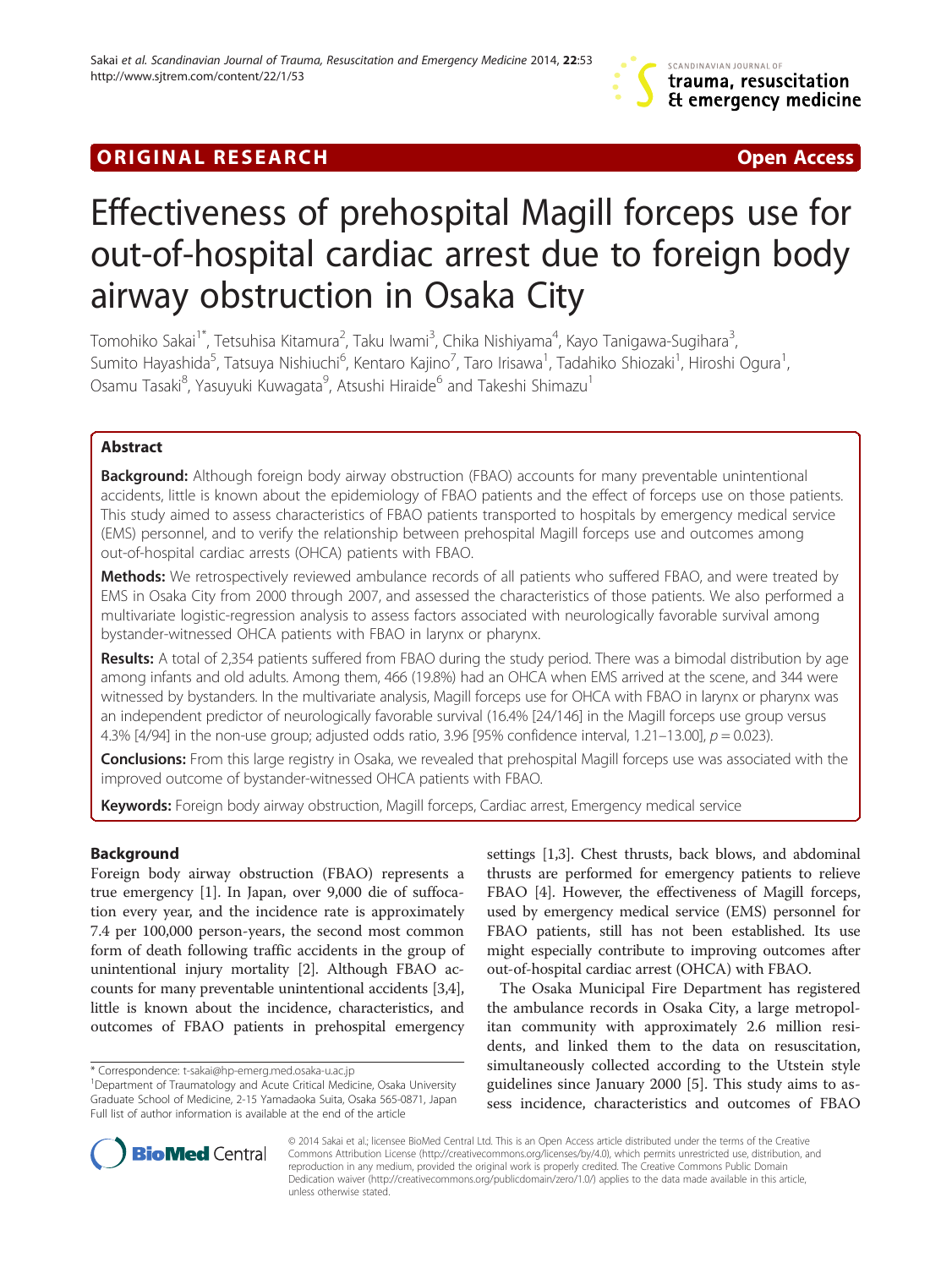patients transported to hospitals by EMS, and to verify the relationship between prehospital Magill forceps use and outcomes among OHCA patients with FBAO in a large urban community.

#### Methods

## Target area study patients

The target area for this study was Osaka City in Japan, which has an urban area of  $221 \text{ km}^2$  and had a residential population of 2,598,774 as of 2000 (population density; approximately 11,700 persons/km $^2)$  [[6\]](#page-6-0). Males make up 49.0% of the population, 17.1% of whom are 65 years old or older.

We retrospectively reviewed ambulance records of all patients who had FBAO in airways, including oral cavity, pharynx, larynx, trachea and bronchus, who were treated by EMS and then transported to medical institutions in Osaka City from January 1, 2000 through December 31, 2007. Diagnoses from the ambulance records were clinically determined by a physician in charge, working in collaboration with the EMS personnel. Approval for the study was obtained from the Ethics Committee of Kyoto University Graduate School of Medicine.

#### EMS organization and equipment in Osaka

The 119 emergency telephone number is accessible anywhere in Japan, including Osaka City. Upon receiving a 119 call, an emergency dispatch center sends the nearest available ambulance to the site. In the year 2000, the Osaka Municipal Fire Department had a total of 50 EMS teams, one dispatch center, 25 fire stations, and 22 branches of fire stations [[7\]](#page-6-0). Each ambulance consists of a 3-person unit providing life support 24 hours a day. To relieve FBAO, the trained EMS personnel are allowed to use Magill forceps in addition to finger sweep, back blows or slaps, abdominal thrusts, and chest thrusts. The size of Magill forceps used by EMS personnel in this study area was the same irrespective of patient age. Most highly-trained EMS personnel are called Emergency Life-Saving Technicians (ELSTs), the majority of whom are only allowed to insert an intravenous line and an adjunct airway, and to use a semi-automated external defibrillator for OHCA patients. Specially-trained ELSTs has been allowed to perform tracheal intubation since July 2004, and to administer epinephrine to only OHCA patients since April 2006 [[8\]](#page-6-0).

In order for EMS personnel in Japan to use Magill forceps in prehospital settings, fire department personnel must be an Emergency Medical Technician (EMT) or an ELST. To become an EMT, they are required to have received fundamental medical education in emergency care for 250 hours through a training academy. There are two options to becoming certified as an ELST in Japan [[9](#page-6-0)]. The first is through the educational system within the fire

department itself. After being actively engaged in prehospital setting as an EMT for more than 5 years or 2,000 hours, EMTs must pass the national examination of ELST after having basically received at least one additional year of medical education and training at the fire academy. The second way is through the education system in an accredited EMT school or college. To become an ELST, candidates must pass the national examination of ELST after receiving medical education and training in emergency care at the certified EMT school or college for at least two years.

## Data collection and quality control

The EMS ambulance record included patients' age, gender, location of accident, region of foreign body, patients' condition at time of EMS arrival, Magill forceps use, epinephrine, intubation, and ambulance time courses. If the patient had cardiopulmonary arrests when EMS arrived at the scene or during EMS treatments, data on the resuscitation course were collected using a data form according to the Utstein-style reporting guidelines [\[10,11](#page-6-0)]. Information on the type of bystander resuscitation attempts and activities of daily living (ADL) before arrest was obtained from bystanders by an EMS interview before leaving the scene. In this study, ADL before arrest was divided in the following categories; good (defined as having ability to perform common life without assistance by other persons), disability (other than good), and unclassified. EMS times of calls received, time of vehicle arrival at the scene, contact with patients, initiation of cardiopulmonary resuscitation (CPR), defibrillation by EMS, and hospital arrival time were recorded with a clock used by each EMS system. All survivors who suffered from OHCA were followed up for up to one month after the event by EMS personnel in charge. One month neurological outcomes were determined by the physician in charge, using the cerebral performance category (CPC) scale: category 1, good cerebral performance; category 2, moderate cerebral disability; category 3, severe cerebral disability; category 4, coma or vegetative state; and category 5, death [[10,11](#page-6-0)]. Neurologically favorable survival was defined as a CPC category 1 or 2, no change from baseline CPC [[10,11\]](#page-6-0).

## Statistical analysis

The annual incidence per 100,000 inhabitants was calculated based on the population in the year 2000. The ageadjusted annual incidence of OHCAs per 100,000 inhabitants was calculated by direct methods using year 2000 census data and the Japanese model population of 1985 [\[2](#page-6-0)]. Patient characteristics were evaluated with  $t$ -test for numerical variables and a chi-square test for categorical variables. Trend tests for continuous variables were performed with the Spearman rank statistic method. To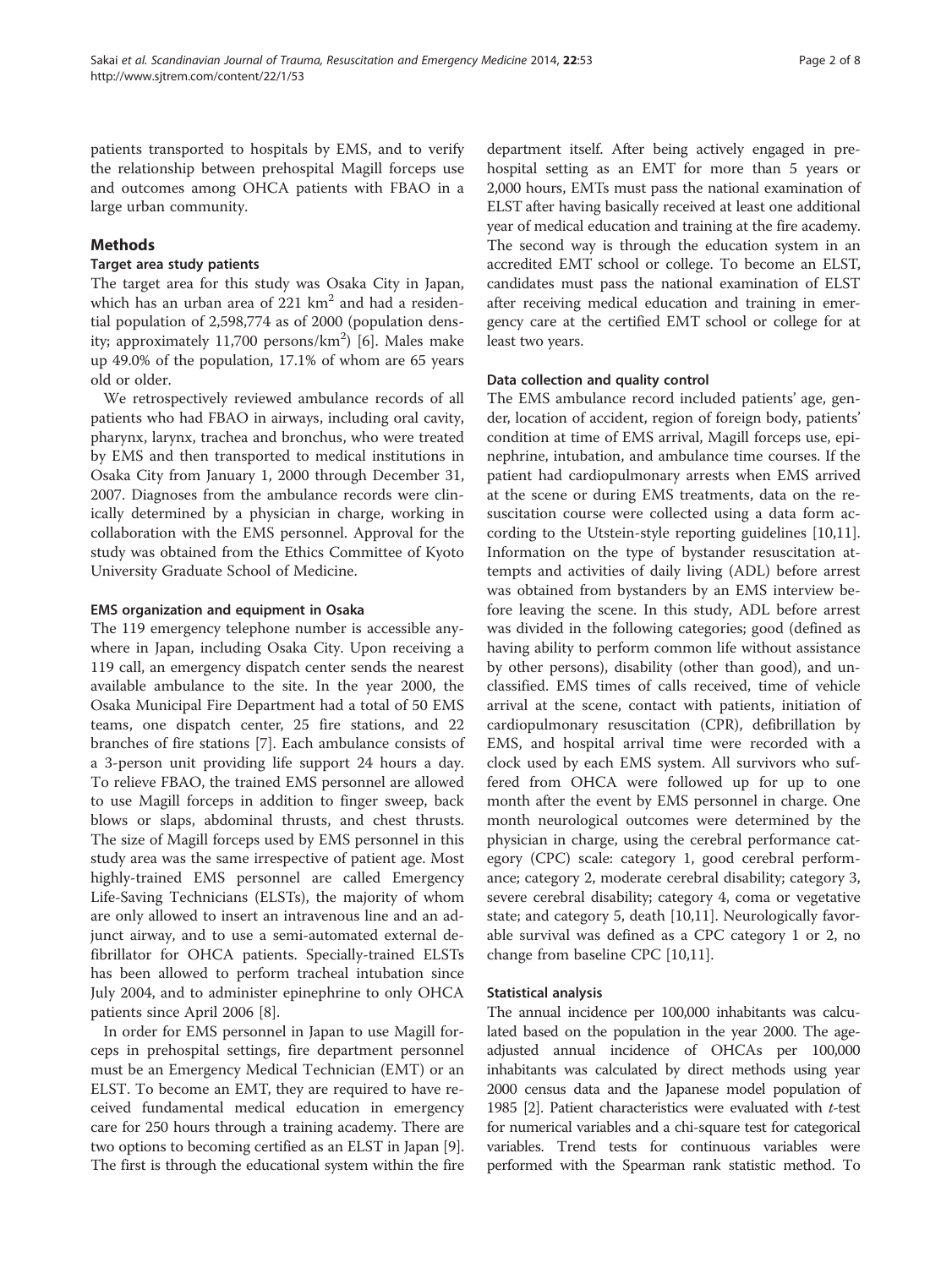investigate between Magill forceps use and neurological outcomes after OHCA, we focused on bystander-witnessed OHCA patients with FBAO in larynx and pharynx, because it was possible to remove intraoral foreign bodies with finger sweep, but it would be inappropriate to remove trachea and bronchus foreign bodies with Magill forceps. Multivariable analysis was used to assess the contribution of Magill forceps use to neurologically favorable survival; odds ratios (ORs) and their 95% confidence intervals (CIs) were calculated. Potential confounding factors included gender, age, location of accident, ADL before arrest, bystander-initiated CPR, time interval from collapse to call and time interval from call to arrival at the hospital. All the tests were 2 tailed, and  $p$  values of <0.05 were considered statistically significant. All statistical analyses were performed using the SPSS statistical package version 16.0 J (IBM Corp. Armonk, NY).

This manuscript was written based on the STROBE statement to assess the reporting of cohort and cross sectional studies [[12\]](#page-6-0).

#### Results

A total of 1,531,017 ambulance records were documented during the eight-year study period. Of these records, 2,354 (0.2%) were FBAO patients. The age-adjusted annual incidence of FBAO patients per 100,000 inhabitants are shown in Table 1. The age-adjusted incidence rates of all FBAO patients were 9.5 in 2000 and 9.5 in 2007, the incidence rates of OHCA when EMS arrived were 1.1 and 1.4, and rates of witnessed CPA were 0.9 and 1.1, respectively. The rates remained stable during the study period.

The characteristics of FBAO patients are noted in Table [2.](#page-3-0) The mean age of all FBAO patients was 54.7 years and males were 50.8%. The age showed a bimodal distribution and its frequencies were high among infants and

older adults (Figure [1](#page-3-0)). In particular, 241 (10.2%) were infants aged <1 year. Locations of accidents were at home (68.8%), in a health care facility (18.1%) and others (13.1%). Regions of foreign body were 15.0% in oral cavity, 64.8% in larynx or pharynx, and 20.2% in trachea or bronchus, respectively. Half of the FBAO patients did not have functional disorders in their respiration when EMS arrived at the scene, whereas 17.2% had dyspnea, 9.4% had breathing difficulties, 1.4% had respiratory arrest, and 19.8% had cardiopulmonary arrest. Prehospital Magill forceps was used to remove a foreign body from 383 patients (16.3%) at the scene.

A total of 466 patients had OHCA with FBAO before hospital arrival, and 344 were witnessed by bystanders (Figure [2](#page-4-0)). Of them, 18 (5.2%) had foreign body in their mouth, 86 (25.0%) in trachea or bronchus and, 240 (69.8%) in larynx or pharynx. Characteristics and outcomes of bystander-witnessed OHCA with FBAO caused by pharyngeal or laryngeal obstruction with or without prehospital Magill forceps use are noted in Table [3.](#page-4-0) The forceps use group was more likely to be younger and to be at home, and was less likely to receive bystander-initiated CPR than the non-forceps group. Only one patient was child aged <18 years old. There were no significant differences in the male/female ratio, ADL before arrests, and ventricular fibrillation as first documented rhythm. Although the mean time interval from collapse to call was not different between the groups, the time interval from call to hospital arrival was significantly shorter in the nonforceps group than in the forceps use group. Neurologically favorable one-month survival among the forceps use group (16.4% [24/146]) was significantly higher than among the non-forceps group  $(4.3\% \, \lceil 4/94 \rceil, p = 0.004)$ .

In a multivariable analysis (Table [4\)](#page-5-0), prehospital Magill forceps use for OHCA patients with FBAO in larynx or pharynx was an independent predictor of neurologically

| Year                            | 2000 | 2001 | 2002 | 2003 | 2004 | 2005 | 2006 | 2007 | p for trend |
|---------------------------------|------|------|------|------|------|------|------|------|-------------|
| All FBAO patients               |      |      |      |      |      |      |      |      |             |
| Annual patients                 | 252  | 299  | 293  | 309  | 319  | 296  | 301  | 285  |             |
| Incidence                       | 9.7  | 11.5 | 11.3 | 11.9 | 12.3 | 11.4 | 11.6 | 11.0 |             |
| Age-adjusted incidence          | 9.5  | 10.1 | 9.8  | 10.6 | 10.9 | 9.8  | 9.6  | 9.5  | 0.690       |
| OHCA when EMS arrived           |      |      |      |      |      |      |      |      |             |
| Annual patients                 | 46   | 53   | 68   | 48   | 61   | 58   | 73   | 59   |             |
| Incidence                       | 1.8  | 2.0  | 2.6  | 1.8  | 2.3  | 2.2  | 2.8  | 2.3  |             |
| Age-adjusted incidence          | 1.1  | 1.3  | 1.5  | 1.1  | 1.4  | 1.5  | 1.8  | 1.4  | 0.120       |
| Witnessed OHCA when EMS arrived |      |      |      |      |      |      |      |      |             |
| Annual patients                 | 38   | 36   | 54   | 35   | 40   | 41   | 52   | 48   |             |
| Incidence                       | 1.5  | 1.4  | 2.1  | 1.3  | 1.5  | 1.6  | 2.0  | 1.8  |             |
| Age-adjusted incidence          | 0.9  | 0.9  | 1.2  | 0.8  | 0.9  | 1.1  | 1.3  | 1.1  | 0.217       |

Data indicate age-adjusted annual incidence rates per 100,000 population per year.

Abbreviations: FBAO foreign body airway obstruction, OHCA out-of-hospital cardiac arrest, EMS emergency medical service.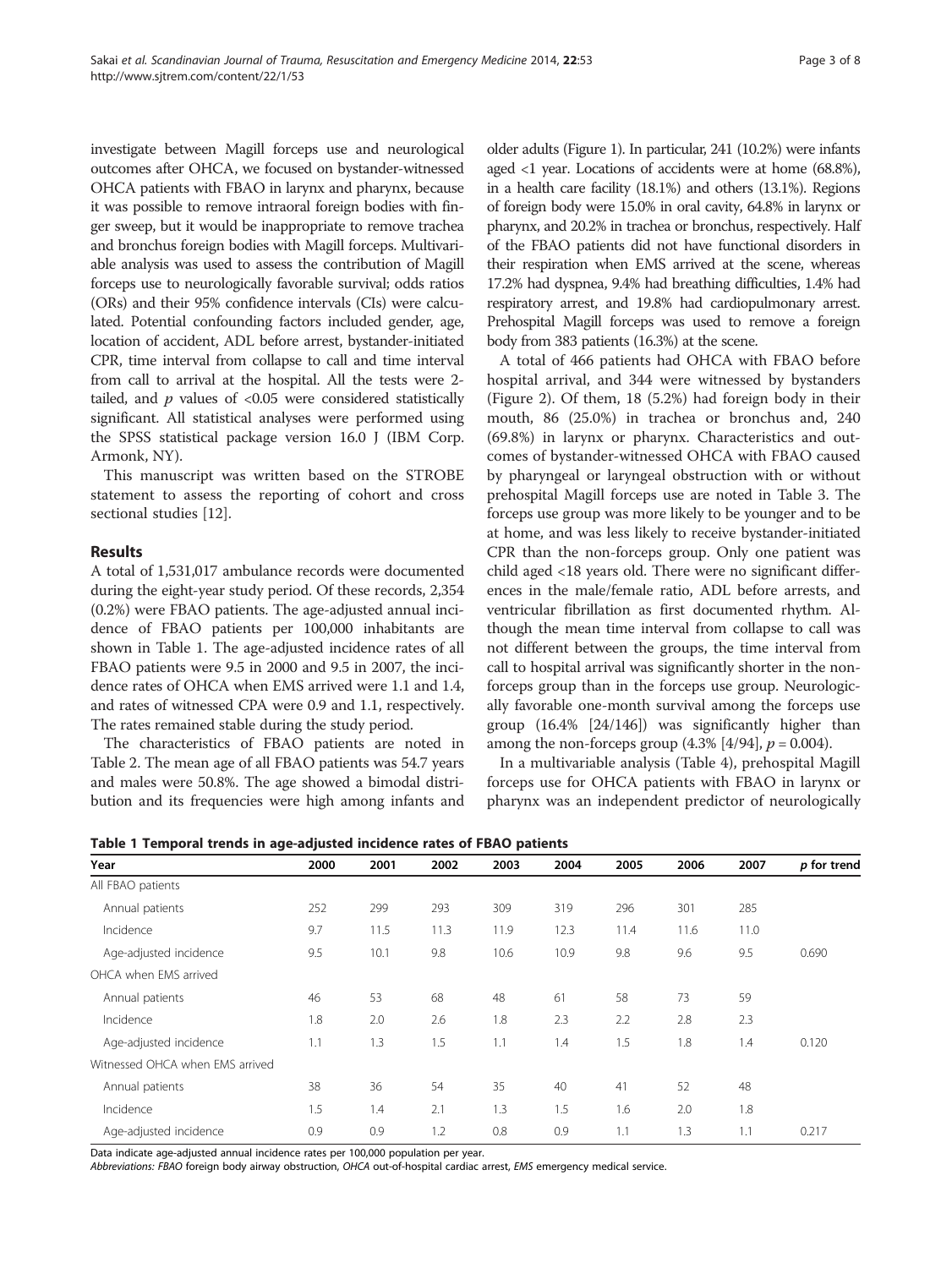#### <span id="page-3-0"></span>Table 2 FBAO patient characteristics throughout study period

|                                             | <b>FBAO</b> patients |
|---------------------------------------------|----------------------|
|                                             | $N = 2,354$          |
| Age, year, mean $\pm$ SD                    | $54.7 \pm 35.0$      |
| Median (IQR)                                | $71(6-83)$           |
| Male, N (%)                                 | 1,195 (50.8)         |
| Location of accident, N (%)                 |                      |
| Home                                        | 1,620 (68.8)         |
| Health care facility                        | 426 (18.1)           |
| Others                                      | 308 (13.1)           |
| Region of foreign body, N (%)               |                      |
| Oral cavity                                 | 352 (15.0)           |
| Pharynx or larynx                           | 1,526 (64.8)         |
| Trachea or bronchus                         | 476 (20.2)           |
| Patients' condition when EMS arrival, N (%) |                      |
| Normal                                      | 1,230 (52.3)         |
| Feel dyspnea                                | 404 (17.2)           |
| Breathing difficulty                        | 221 (9.4)            |
| Respiratory arrest                          | 33 (1.4)             |
| Cardiopulmonary arrest                      | 466 (19.8)           |
| Use of prehospital Magill forceps, N (%)    | 383 (16.3)           |

Abbreviations: SD standard deviation, IQR interquartile range, EMS emergency medical service.

favorable one-month survival (adjusted OR, 3.96 [95% CI, 1.21–13.00],  $p = 0.023$ , and the time interval from collapse to call was also an independent predictor (adjusted OR, 0.87 [95% CI, 0.77–0.99], p = 0.032). Other factors did not contribute to better neurological outcome after adult bystander-witnessed OHCAs with FBAO.

## **Discussion**

From the extensive ambulance records including Utstein registry in a large urban city, this study showed the epidemiology of FBAO patients who were transported to hospitals by EMS, approximately 20% of whom resulted in OHCA. In addition, we revealed that prehospital Magill forceps use for bystander-witnessed OHCA patients with FBAO in larynx or pharynx was associated with the improved neurological outcome. To our knowledge, this is the first observation to demonstrate the effectiveness of Magill forceps for OHCA due to FBAO in prehospital settings. Our population-based registry covering 2.6 million people enabled us to assess the effects of prehospital Magill forceps, and may well provide helpful information to improve prehospital care worldwide.

This study underscored that prehospital Magill forceps use was associated with better outcome after OHCA due to FBAO. Although Magill forceps is a tool for removing foreign bodies [\[1](#page-6-0)], its effectiveness has not been sufficiently investigated. In the prehospital settings in Japan, only trained EMS personnel were allowed to use Magill forceps to relieve airway obstruction [\[13](#page-7-0)]. In this study,

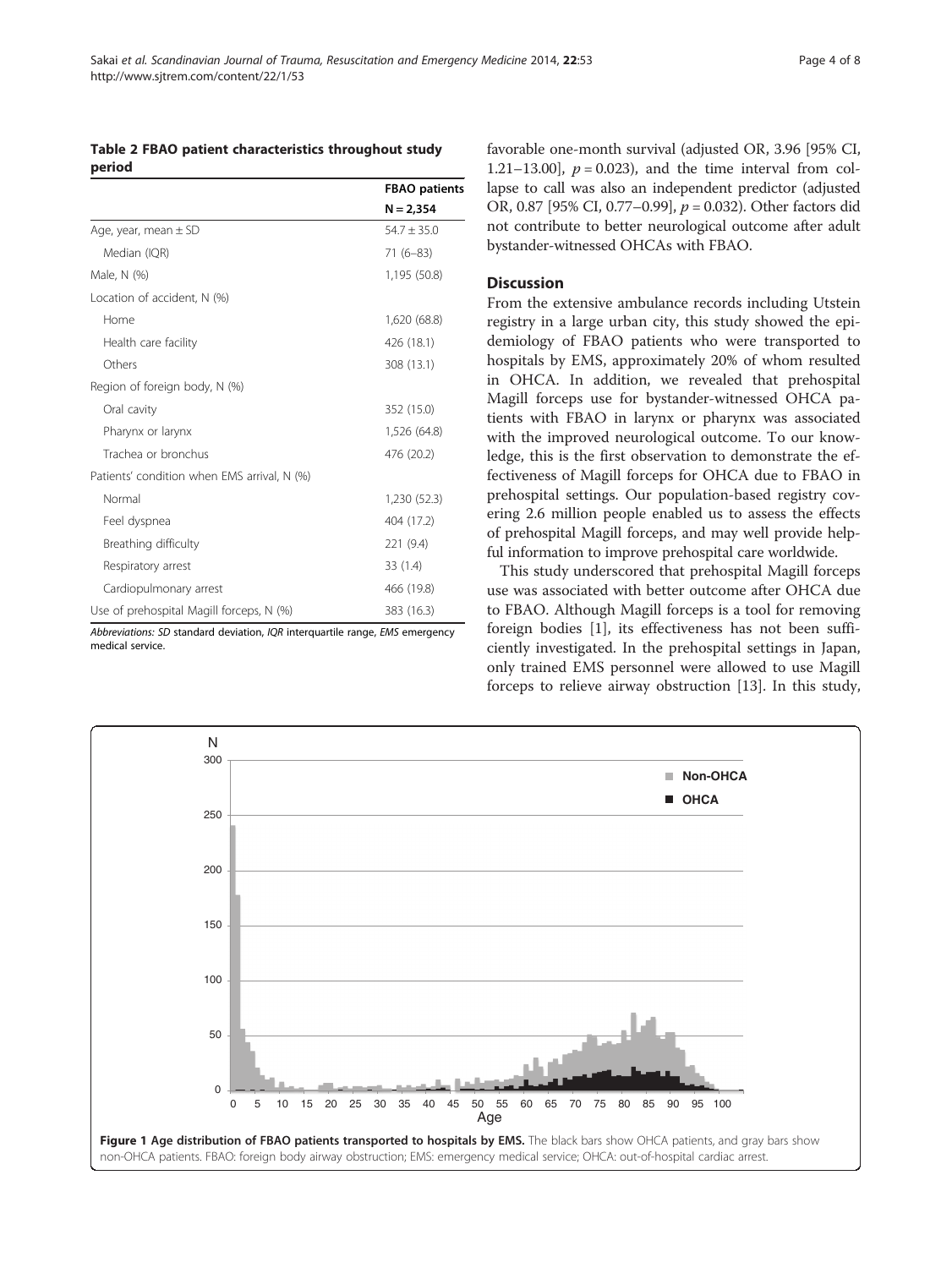<span id="page-4-0"></span>

## Table 3 Characteristics and outcomes of bystander-witnessed OHCA patients caused by pharyngeal or laryngeal obstruction

|                                                            | Forceps use     | Non-use         | p<br>value |
|------------------------------------------------------------|-----------------|-----------------|------------|
|                                                            | $N = 146$       | $N = 94$        |            |
| Age, year, mean $\pm$ SD                                   | $73.6 \pm 12.9$ | $78.1 \pm 14.3$ | 0.013      |
| Male, N (%)                                                | 91 (62.3)       | 52 (55.3)       | 0.285      |
| Location of accident, n (%)                                |                 |                 |            |
| Home                                                       | 107(73.3)       | 54 (57.4)       |            |
| Health care facility                                       | 16 (11.0)       | 35 (37.2)       | < 0.001    |
| Others                                                     | 23 (15.8)       | 5(5.3)          |            |
| Activities of daily living before arrests, N (%)           |                 |                 |            |
| Good                                                       | 80 (54.8)       | 40 (42.6)       | 0.062      |
| Disability                                                 | 61(41.8)        | 53 (56.4)       |            |
| Unclassified                                               | 5(3.4)          | 1(1.1)          |            |
| Ventricular fibrillation as first documented rhythm, N (%) | 0(0.0)          | 3(2.1)          | 0.281      |
| Bystander-initiated CPR, N (%)                             |                 |                 |            |
| Compression-only CPR                                       | 8(5.5)          | 16 (17.0)       |            |
| Conventional CPR                                           | 20 (13.7)       | 24 (25.5)       | 0.001      |
| No CPR                                                     | 117(80.1)       | 54 (57.4)       |            |
| Epinephrine, N (%)                                         | 2(3.6)          | 3(6.8)          | 0.653      |
| Intubation, N (%)                                          | 7(4.8)          | 8(8.5)          | 0.281      |
| Time interval, min, mean $\pm$ SD                          |                 |                 |            |
| Collapse to call                                           | $3.2 \pm 5.5$   | $3.1 \pm 4.0$   | 0.818      |
| Call to FMS arrival at the scene                           | $7.4 \pm 2.4$   | $7.2 \pm 2.4$   | 0.513      |
| Call to arrival at the hospital                            | $28.0 \pm 7.6$  | $24.7 \pm 7.1$  | 0.001      |
| Outcomes                                                   |                 |                 |            |
| Survival at one month, N (%)                               | 39 (26.7)       | 16 (17.0)       | 0.086      |
| Neurologically favorable one-month survival, N (%)         | 24 (16.4)       | 4(4.3)          | 0.004      |

Abbreviations: SD standard deviation, CPR cardiopulmonary resuscitation, EMS emergency medical system.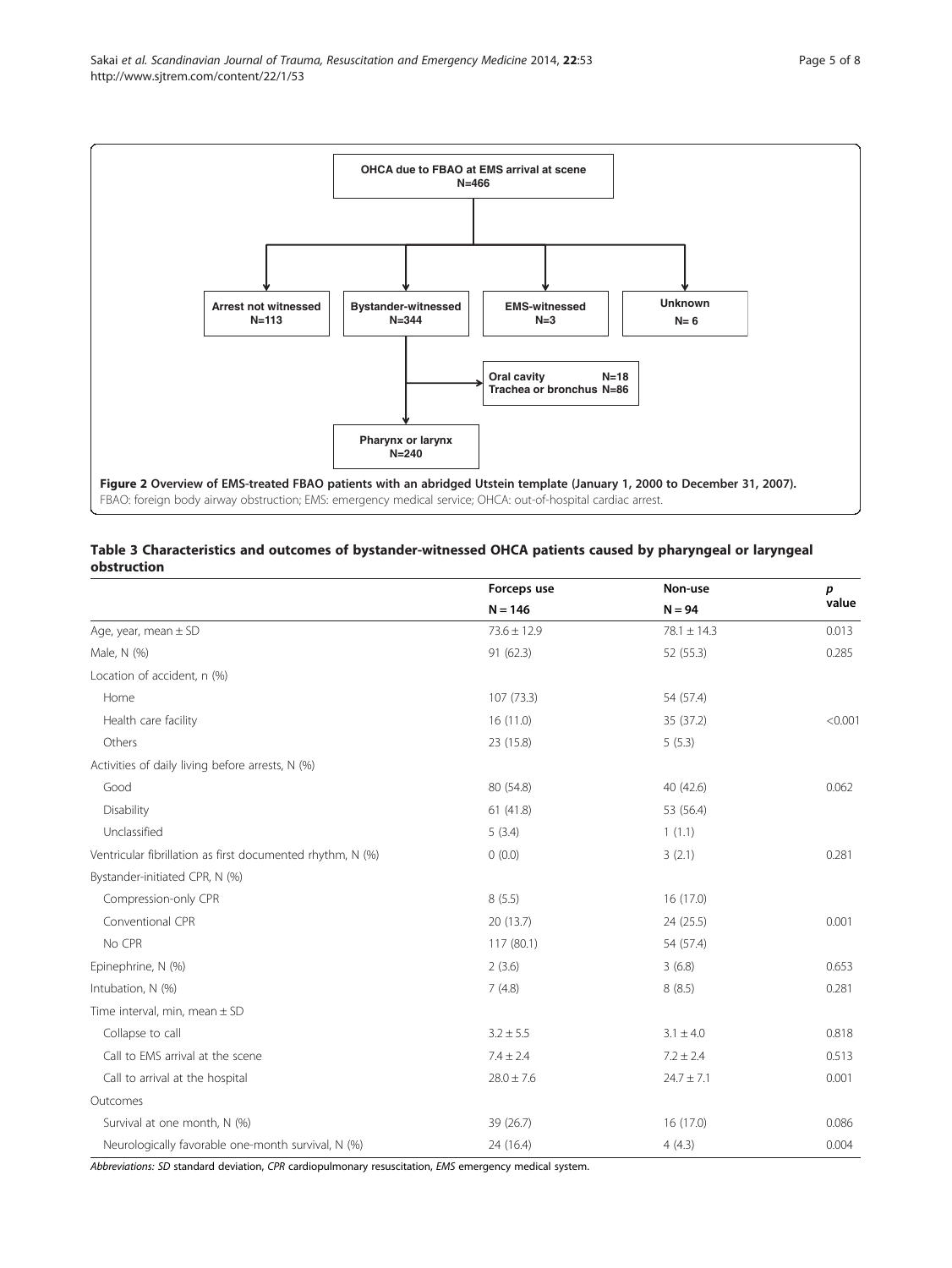|                                                             | <b>Adjusted OR</b> | 95% CI |       | p value |
|-------------------------------------------------------------|--------------------|--------|-------|---------|
| Age (for 1-increment of year)                               | 0.98               | 0.95   | 1.02  | 0.308   |
| Male                                                        | 1.08               | 0.45   | 2.61  | 0.858   |
| Location of accident                                        |                    |        |       |         |
| Home                                                        | Reference          |        |       |         |
| Health care facility                                        | 1.73               | 0.40   | 7.52  | 0.465   |
| Others                                                      | 2.54               | 0.82   | 7.93  | 0.108   |
| Disability in activities of daily living before arrests     | 1.04               | 0.41   | 2.65  | 0.930   |
| Bystander-initiated CPR                                     | 0.73               | 0.22   | 2.41  | 0.605   |
| Magill forceps use                                          | 3.96               | 1.21   | 13.00 | 0.023   |
| Collapse to call (for 1-increment of minute)                | 0.87               | 0.77   | 0.99  | 0.032   |
| Call to arrival at the hospital (for 1-increment of minute) | 0.99               | 0.93   | 1.05  | 0.774   |

<span id="page-5-0"></span>

|  | Table 4 Adjusted odds ratio of patient and EMS characteristics for neurologically favorable survival |  |
|--|------------------------------------------------------------------------------------------------------|--|
|--|------------------------------------------------------------------------------------------------------|--|

Abbreviations: CPR cardiopulmonary resuscitation, EMS emergency medical system, OR odds ratio, CI confidence interval.

approximately two-thirds of OHCA patients with FBAO had foreign bodies in larynx or pharynx. Therefore, EMS personnel should proactively observe OHCA patients' larynx or pharynx in case of suspected FBAO, by interviews with bystanders or their surroundings when they arrive at the scene, and try to remove foreign bodies by using Magill forceps. By showing the effectiveness of prehospital Magill forceps for OHCA patients with FBAO, this study suggests that EMS personnel should receive training in the use of Magill forceps in prehospital settings. In the EMS system of Japan, Magill forceps by EMS personnel has been recommended and used to relieve FBAO in prehospital settings. On the other hand, to further improve the outcomes after OHCA due to FBAO, new device use such as video laryngoscope for detection and release of FBAO might be of help [\[14](#page-7-0)], and further efforts to save lives of these patients are essential.

In Osaka City, the age-adjusted annual incidence per 100,000 inhabitants of FBAO patients transported to hospitals by EMS was approximately 10.0, and the incidence of OHCA with FBAO when EMS arrived at the scene was approximately 1.5. In preceding studies, the incidence of unintentional suffocation per 100,000 inhabitants was more than 6 in France [[15\]](#page-7-0) and 3.3% of FBAO patients died of it in San Diego [\[1](#page-6-0)]. The incidence and mortality among FBAO patients therefore seemed to differ by region. These differences might be explained partially by dietary habits and life-style [\[16](#page-7-0)]. In any case, these differences require further study.

The age distribution of emergency FBAO patients in this study had bimodality among infants and older adults, a result consistent with previous studies [\[1,3](#page-6-0)[,17](#page-7-0)]. The reason for this bimodality would be that older adults have difficulty in swallowing and coughing up as they increasing age [[18](#page-7-0)], and infants tend to put objects such as toys, coins, pen caps, and clips in their mouths [[19\]](#page-7-0). Although there might be differences in causes of FBAO between infants and older adults, FBAO is, most importantly, a preventable accident [[16\]](#page-7-0). Therefore, to prevent death from FBAO, mothers should pay attention to their babies' behaviors and family members and healthcare facility staff must provide meals appropriate for older adult swallowing function. Furthermore, it would be important to engage in educational activities on the prevention of FBAO for the general public, because the annual incidence of FBAO in our study area did not decrease during the study period.

When bystanders encounter FBAO patients, their first aid response is very important. As methods to remove for removing foreign bodies from FBAO patients, 5 back blows following 5 chest thrusts for infants with FBAO, and chest thrusts, back slaps, and abdominal thrusts for unresponsive adults with FBAO are recommended in the CPR guidelines [\[4](#page-6-0)[,20\]](#page-7-0). In addition, an earlier call was an independent predictor of better outcome after OHCA due to FBAO in a multivariate analysis. Therefore, this result would reinforce the importance of an early call in the chain of survival, and suggests that activating the EMS system quickly leads to improving outcomes from OHCA due to FBAO. However, because evidence concerning the epidemiology and outcomes from FBAO are scarce, further efforts to collect population-based data on FBAO (as in this study) in various countries would lead to improving outcomes.

## Limitation

This study has some inherent limitations. First, data are lacking regarding what type of foreign bodies caused of airway obstruction, and whether they were removed or not in the prehospital settings. Second, this study enrolled only emergency patients transported by EMS and did not obtain information on those who went to the hospital directly by themselves. Another limitation was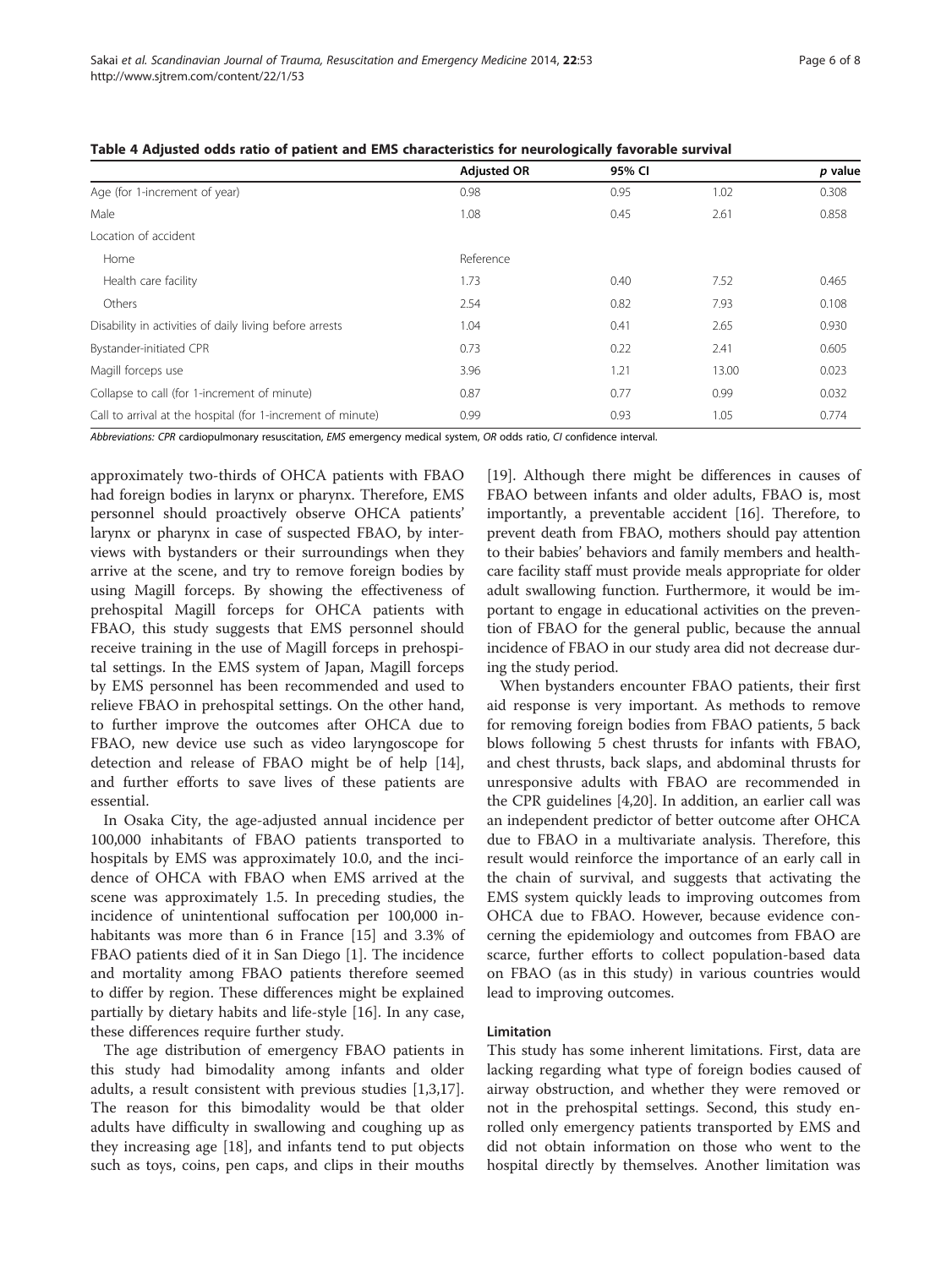<span id="page-6-0"></span>that this study was a retrospective observational study, and an association between prehospital Magill forceps and the outcomes after OHCA due to FBAO should, therefore, be confirmed by other cohorts or randomized controlled trials. Finally, there might be unmeasured confounding factors influencing the association between prehospital Magill forceps use and outcomes after OHCA due to FBAO.

## Conclusion

In the large metropolitan community of Osaka in Japan, our study demonstrated the epidemiology of FBAO patients transported to hospitals by EMS, finding that approximately 20% of FBAO patients resulted in OHCA in this area. In addition, we revealed that prehospital Magill forceps use was associated with the improved neurological outcome for bystander-witnessed OHCA patients with FBAO in larynx or pharynx. Further investigations by other cohorts or randomized controlled trials are needed to confirm these associations.

#### Abbreviations

FBAO: Foreign body airway obstruction; OHCA: Out-of-hospital cardiac arrest; EMS: Emergency medical service; CPR: Cardiopulmonary resuscitation; ELST: Emergency Life-Saving Technician; ADL: Activities of daily living; CPC: Cerebral performance category; OR: Odds ratio; CI: Confidence interval.

#### Competing interests

The authors declare that they have no competing interests.

#### Authors' contributions

TS, TK, and TI participated in idea formation and study design. CN, KTS, SH, TN, KK, and TI collected and managed the data. TK and TS wrote the first draft and did the statistical analysis. TS, HO, and OT helped to draft the manuscript. AH obtained funding. YK and TS supervised interpretation of results and writing of the report. All the authors read and approved the final manuscript.

#### Acknowledgements

We are greatly indebted to all of the EMS personnel at the Osaka Municipal Fire Department and the concerned physicians in Osaka City for their indispensable cooperation and support.

#### Financial support

This study was supported by a grant for Emergency Management Scientific Research from the Fire Disaster Management Agency (a study concerning strategy for applying the results of Utstein report for improvement of emergency service) and a scientific research grant from the Ministry of Education, Culture, Sports, Science and Technology (25870931). The study sponsors had no involvement in the study design, in the collection, analysis and interpretation of data, in the writing of the manuscript or in the decision to submit the manuscript for publication.

#### Author details

<sup>1</sup>Department of Traumatology and Acute Critical Medicine, Osaka University Graduate School of Medicine, 2-15 Yamadaoka Suita, Osaka 565-0871, Japan. <sup>2</sup> Division of Environmental Medicine and Population Sciences, Department of Social and Environmental Medicine, Graduate School of Medicine, Osaka University, 2-2 Yamadaoka Suita, Osaka 565-0871, Japan. <sup>3</sup>Kyoto University Health Services, Yoshida-Honmachi, Sakyo-ku, Kyoto 606-8501, Japan. 4 Department of Critical Care Nursing, Kyoto University Graduate School of Human Health Science, 53 Shogoin Kawahara-cho, Sakyo-ku, Kyoto 606-8507, Japan. <sup>5</sup>Osaka Municipal Fire Department, 1-12-54 Kujo Minami, Nishi-ku, Osaka 550-8566, Japan. <sup>6</sup>Department of Acute Medicine, Kinki University Faculty of Medicine, 377-2 Ohno-Higashi Osaka-Sayama, Osaka 589-8511,

Japan. <sup>7</sup> Department of Acute Madicine & Critical Care Medical Center, Osaka National Hospital, 2-1-14 Hoenzaka, Chuo-ku, Osaka 540-0006, Japan. 8 Nagasaki University Hospital Emegency Medical Center, 1-7-1, Sakamoto, Nagasaki 852-8501, Japan. <sup>9</sup>Department of Emergency and Critical Care Medicine, Kansai Medical University Hirakata Hospital, 2-3-1 Shinmachi, Hirakata, Osaka 573-1191, Japan.

#### Received: 28 May 2014 Accepted: 21 August 2014 Published: 4 September 2014

#### References

- 1. Soroudi A, Shipp HE, Stepanski BM, Ray LU, Murrin PA, Chan TC, Davis DP, Vilke GM: Adult foreign body airway obstruction in the prehospital setting. Prehosp Emerg Care 2007, 11:25-29.
- 2. Japan National Statistics Center: Population Dynamics of Japan. 2000, [[http://www.e-stat.go.jp/SG1/estat/GL08020103.do?\\_csvDownload\\_](http://www.e-stat.go.jp/SG1/estat/GL08020103.do?_csvDownload_&fileId=000006552899&releaseCount=3) [&fileId=000006552899&releaseCount=3\]](http://www.e-stat.go.jp/SG1/estat/GL08020103.do?_csvDownload_&fileId=000006552899&releaseCount=3) (Accessed May 19, 2014) (in Japanese).
- 3. Vilke GM, Smith AM, Ray LU, Steen PJ, Murrin PA, Chan TC: Airway obstruction in children aged less than 5 years: the prehospital experience. Prehosp Emerg Care 2004, 8:196–199.
- 4. Sayre MR, Koster RW, Botha M, Cave DM, Cudnik MT, Handley AJ, Hatanaka T, Hazinski MF, Jacobs I, Monsieurs K, Morley PT, Nolan JP, Travers AH, Adult Basic Life Support Chapter Collaborators: Part 5: adult basic life support: 2010 International Consensus on Cardiopulmonary Resuscitation and Emergency Cardiovascular Care Science With Treatment Recommendations. Circulation 2010, 122:S298–S324.
- 5. Irisawa T, Iwami T, Kitamura T, Nishiyama C, Sakai T, Tanigawa-Sugihara K, Hayashida S, Nishiuchi T, Shiozaki T, Tasaki O, Kawamura T, Hiraide A, Shimazu T: An association between systolic blood pressure and stroke among patients with impaired consciousness in out-of-hospital emergency settings. BMC Emerg Med 2013, 13:24.
- 6. Statistic Bureau, Ministry of Internal Affairs and Communications: Population Census of Japan. 2000, [\[http://www.city.osaka.lg.jp/toshikeikaku/cmsfiles/](http://www.city.osaka.lg.jp/toshikeikaku/cmsfiles/contents/0000015/15577/H12-kokuseityousa1ji-1.xls) [contents/0000015/15577/H12-kokuseityousa1ji-1.xls](http://www.city.osaka.lg.jp/toshikeikaku/cmsfiles/contents/0000015/15577/H12-kokuseityousa1ji-1.xls)] (Accessed May 19, 2014) (in Japanese).
- 7. Osaka Municipal Fire Department: Osaka Municipal Emergency Annual Report. Osaka City: Osaka Municipal Government; 2007 (in Japanese).
- Tanigawa K, Tanaka K: Emergency medical service systems in Japan: past, present, and future. Resuscitation 2006, 69:365–370.
- 9. Kajino K, Kitamura T, Iwami T, Daya M, Ong ME, Nishiyama C, Sakai T, Tanigawa-Sugihara K, Hayashida S, Nishiuchi T, Hayashi Y, Hiraide A, Shimazu T: Impact of the number of on-scene emergency life-saving technicians and outcomes from out-of-hospital cardiac arrest in Osaka City. Resuscitation 2014, 85:59–64.
- 10. Cummins RO, Chamberlain DA, Abramson NS, Allen M, Baskett PJ, Becker L, Bossaert L, Delooz HH, Dick WF, Eisenberg MS, Evans TR, Holmberg S, Kerber R, Mullie A, Ornato JP, Sandoe E, Skulberg A, Tunstall-Padoe H, Swanson R, Thies WH: Recommended guidelines for uniform reporting of data from out-of-hospital cardiac arrest: the Utstein Style. A statement for health professionals from a task force of the American Heart Association, the European Resuscitation Council, the Heart and Stroke Foundation of Canada, and the Australian Resuscitation Council. Circulation 1991, 84:960–975.
- 11. Jacobs I, Nadkarni V, Bahr J, Berg RA, Billi JE, Bossaert L, Cassan P, Coovadia A, D'Este K, Finn J, Halperin H, Handley A, Herlitz J, Hickey R, Idris A, Kloeck W, Larkin GL, Mancini ME, Mason P, Mears G, Monsieurs K, Montgomery W, Morley P, Nichol G, Nolan J, Okada K, Perlman J, Shuster M, Steen PA, Sterz F, et al: Cardiac arrest and cardiopulmonary resuscitation outcome reports: update and simplification of the Utstein templates for resuscitation registries: a statement for healthcare professionals from a task force of the International Liaison Committee on Resuscitation (American Heart Association, European Resuscitation Council, Australian Resuscitation Council, New Zealand Resuscitation Council, Heart and Stroke Foundation of Canada, InterAmerican Heart Foundation, Resuscitation Councils of Southern Africa). Circulation 2004, 110:3385–3397.
- 12. Von Elm E, Altman DG, Egger M, Pocock SJ, Gotzsche PC, Vandenbroucke JP, STROBE Initiative: The Strengthening the Reporting of Observational Studies in Epidemiology (STROBE) statement: guidelines for reporting observational studies. J Clin Epidemiol 2008, 61:344–349.